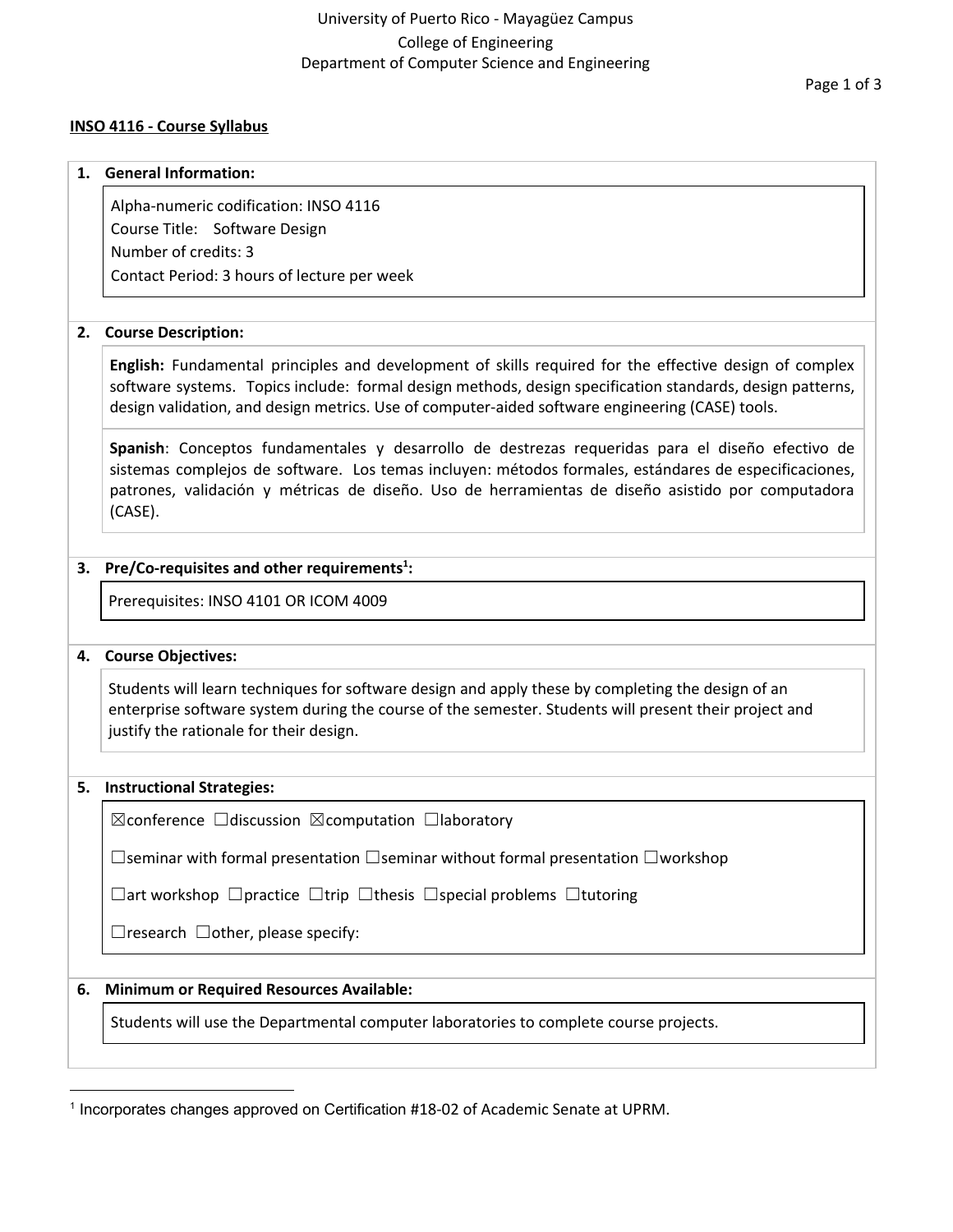| <b>Outline</b>                              | <b>Contact Hours</b> |
|---------------------------------------------|----------------------|
| Introduction                                | 1                    |
| Software design process                     | 1                    |
| Review of Object-oriented principles        | 1                    |
| Standard design notation                    | 8                    |
| Design principles                           | 6                    |
| Design patterns and software architectures  | 4                    |
| System design                               | 12                   |
| Detailed design                             | 8                    |
| <b>Exams and discussions</b>                | 4                    |
| Total hours: (equivalent to contact period) | 45                   |

## **8. Grading System**

 $\boxtimes$ Quantifiable (letters)  $\Box$  Not Quantifiable

## **9. Evaluation Strategies**

|                        | Quantity     | Percent |
|------------------------|--------------|---------|
| $\boxtimes$ Exams      | $\mathbf{2}$ | 35%     |
| $\boxtimes$ Final Exam | 1            | 25%     |
| ⊠ Short Quizzes        |              |         |
| $\Box$ Oral Reports    |              |         |
| $\Box$ Monographies    |              |         |
| $\square$ Portfolio    |              |         |
| $\boxtimes$ Projects   | 1            | 40%     |
| $\square$ Journals     |              |         |
| $\Box$ Other, specify: |              |         |
| TOTAL:                 |              | 100%    |

## **10. Bibliography:**

1. Hassan Gomaa, *Software Modeling and Design:UML, Use Cases, Patterns, and Software Architectures*, Cambridge University Press, 2011.